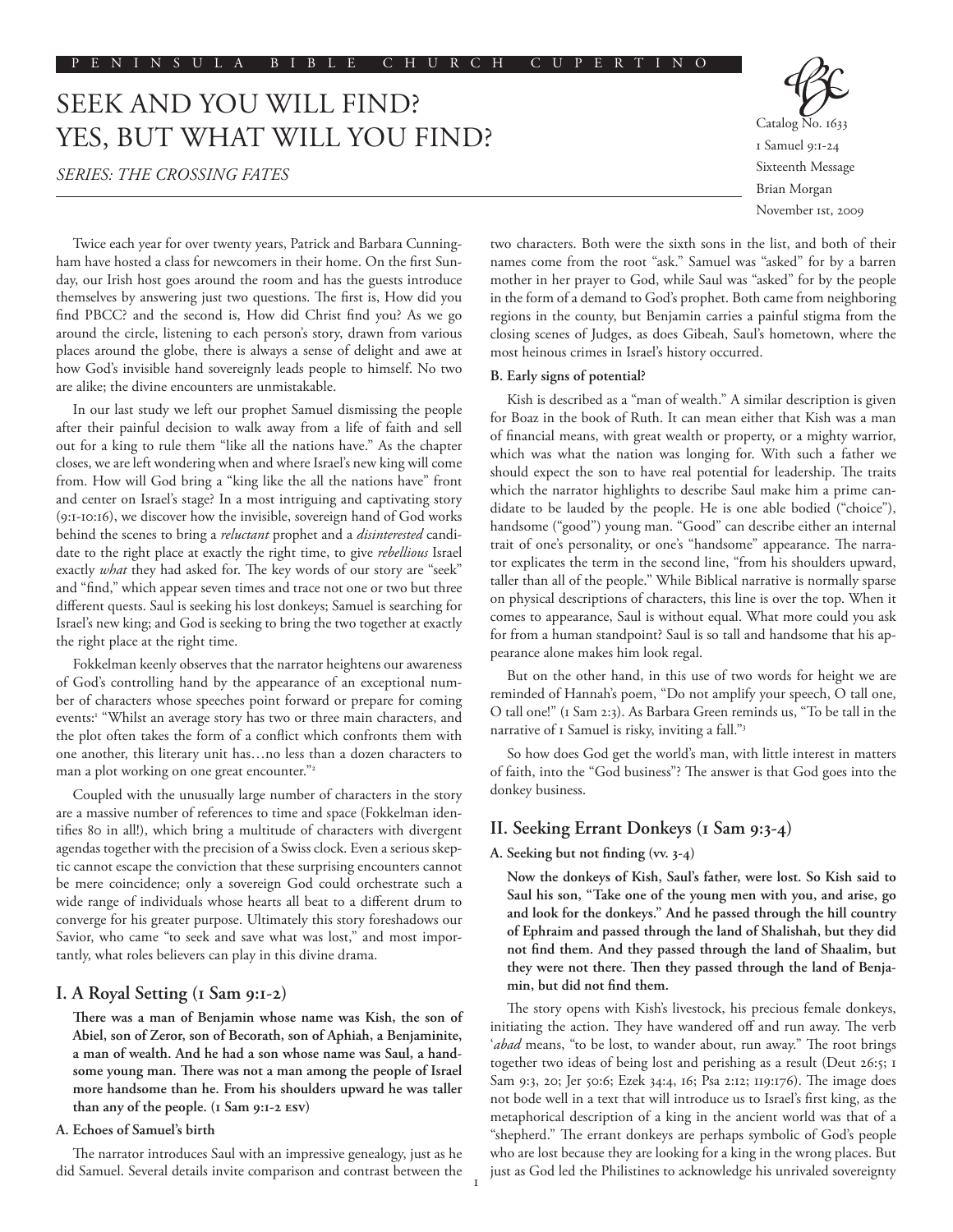Feeling the potential of great economic loss, Kish fires a rapid burst of imperatives at his son ("take… get up…go…seek"), thrusting him out the door with his servant in tow to search for the lost livestock. In obedience to the father, the two make extensive efforts to find the donkeys, crisscrossing the borderlands between Benjamin and Ephraim (the verb *a'var* 'crossed over' is used 4x), but they are nowhere to be found. The only thing that resonates in this geographical tour is that the insignificant villages of Shalishah and Shaalim contain an echo of Saul's name.

## **B. Seeking divine aid (vv. 5-10)**

**When they came to the land of Zuph, Saul said to his servant who was with him, "Come, let us go back, lest my father cease to care about the donkeys and become anxious about us." But he said to him, "Behold, there is a man of God in this city, and he is a man who is held in honor; all that he says comes true. So now let us go there. Perhaps he can tell us the way we should go." (vv. 5-6)**

After a strenuous and frustrating three-day search, they arrive in Zuph. Saul is ready to call it quits and turn their expedition home empty-handed. His first words are revealing. Bodner observes, "Saul's first utterance reveals him as a young man uncertain about pursuing his way, and quite concerned about his father."4 Saul's fears are truer than he realizes; Kish is about to lose his son to another realm and, failing in that realm, he will lose him to a premature death.

The servant serves as a foil to Saul and outstrips him in faith, perseverance and creativity. Typical of the narratives of Scripture, it is the little people who are in the know spiritually, not the proud or powerful, and often they serve as guides to their "blind" leaders. What Saul believes to be the end of the road the servant sees as a doorway of opportunity, for their journey has taken them right to the doorstep of a "man of God," who is highly esteemed because his words never fail. The servant then prods his weary master on with his own tantalizing words: "Perhaps he will tell (*yagid* – a wordplay with *nadig* v. 16 "leader, king-designate") us [about] our way which we have set out." Perhaps with divine aid we will "find" that there is more to "our way" than we are "seeking."

**Then Saul said to his servant, "But if we go, what can we bring the man? For the bread in our sacks is gone, and there is no present to bring to the man of God. What do we have?" The servant answered Saul again, "Here, I have (lit. "found") with me a quarter of a shekel of silver, and I will give it to the man of God to tell us our way." (vv. 7-8)**

With no heavenly horizon, Saul can't see beyond earthly obstacles that prevent him from embracing new possibilities outside of his world view. He believes spiritual favors must be bought. And with their saddlebags empty of food and money, they are destitute, with nothing to pay the prophet. Not to be deterred, the servant has "found" that he has his American Express Card in his possession. One swipe at the ATM machine and instantly their "search" is put right back on track. Now that they have come to their end and are seeking divine aid in their search, mysteriously they start "finding" things.

Saul's words (*mah nabi* ) "what shall we bring?" are more than he knows, as the Hebrew can also be read as "what is a prophet?" Before we hear Saul's response, the narrator breaks in to add a clarification for his readers about the term *nabi* ("prophet"), which "formerly in Israel" was called a *ro'eh* ("seer").

**(Formerly in Israel, when a man went to inquire of God, he said, "Come, let us go to the seer," for today's "prophet" was formerly called a seer.) And Saul said to his servant, "Well said; come, let us go." So they went to the city where the man of God was. (vv. 9-10)**

This double use of the term "formerly" suggests that we are entering a new era not just for Saul, but also for all Israel. With the advent of monarchy, a new office is needed. The seer will now be a *nabi* (a prophet), one who is uniquely tied to the king. The prophets were kingmakers and served as the moral conscience to the king representing God's court upon the earth. As spectators to this unfolding drama, the narrator is preparing us to anticipate so much more on this journey than Kish's unsuspecting and uncomprehending son.

In response to the servant's initiative, faith, creativity and perseverance, Saul is finally out of excuses. Like a beaten down skeptic, he gets out of the car and steps into in the back seat and lets his servant drive him to church. To appreciate what might be going on Saul's mind as they are driving to church, we need to know a little of his family history. Saul's mother came from Jabesh Gilead (Judg 20-21), the only town that did not participate in the rash and vile civil war that ravaged all but 600 men in Benjamin. Because the tribes of Israel had taken an oath not to give any of their wives to Benjamin, Israel now feared one of their tribes would become extinct. To solve the problem, the leaders of Israel decided that Jabesh Gilead deserved the same fate as the cities of Benjamin, because they did not participate in war. One holy war deserves another!

**So the congregation sent 12,000 of their bravest men there and commanded them, "Go and strike the inhabitants of Jabesh-gilead with the edge of the sword; also the women and the little ones. This is what you shall do: every male and every woman that has lain with a male you shall devote to destruction." And they found among the inhabitants of Jabesh-gilead 400 young virgins who had not known a man by lying with him, and they brought them to the camp at Shiloh, which is in the land of Canaan. (Judg 21:10-12)**

You can imagine how no woman, having been the victim of such gruesome violence in the name of religion, would want to raise her son in the faith of the fathers. This explains how Saul could grow up within buy a few miles of Ramah and have no clue that Israel's nationally acclaimed prophet lived just down the road.

Getting back to our journey…

# **III. Finding Women at the Well (1 Sam 9:11-14)**

**As they went up the hill to the city, they met (lit. "found") young women coming out to draw water and said to them, "Is the seer here?" (v. 11)**

As they head up the hill to Samuel's hometown, they encounter several young maidens coming out of the city to draw water just before sundown. Being strangers to Ramah, they ask the young maidens if the seer happens to be in town. Normally in Scripture, when a man travels to a foreign land and comes upon a well with young maidens drawing water, a betrothal scene is ignited, followed by a wedding. Such was the case with Isaac and Rebekah, Jacob and Rachel, Moses and Zipporah. But in this case Saul seems blind to the beauty before him and remains focused on his quest for the donkeys. The anticipated "betrothal scene" is aborted. Or is it?

Their question about the seer sets off a cacophony of female voices charged with energy and excitement over a man as tall and handsome as Saul. Bodner notes that "unpredictable changes in the pronouns of the Hebrew text" make it appear that the young maidens are all speaking at once:

**They answered them, and said, "Yes, he's right in front of you! Hurry! Now! Indeed, today he has arrived at the city, for today there's a sacrifice for the people at the high place. Just as you enter the city, you'll find him before he goes up to the high place to eat, for the people won't eat until he comes for he will bless the sacrifice after thus the invited ones will eat. So now, go up, indeed, him today**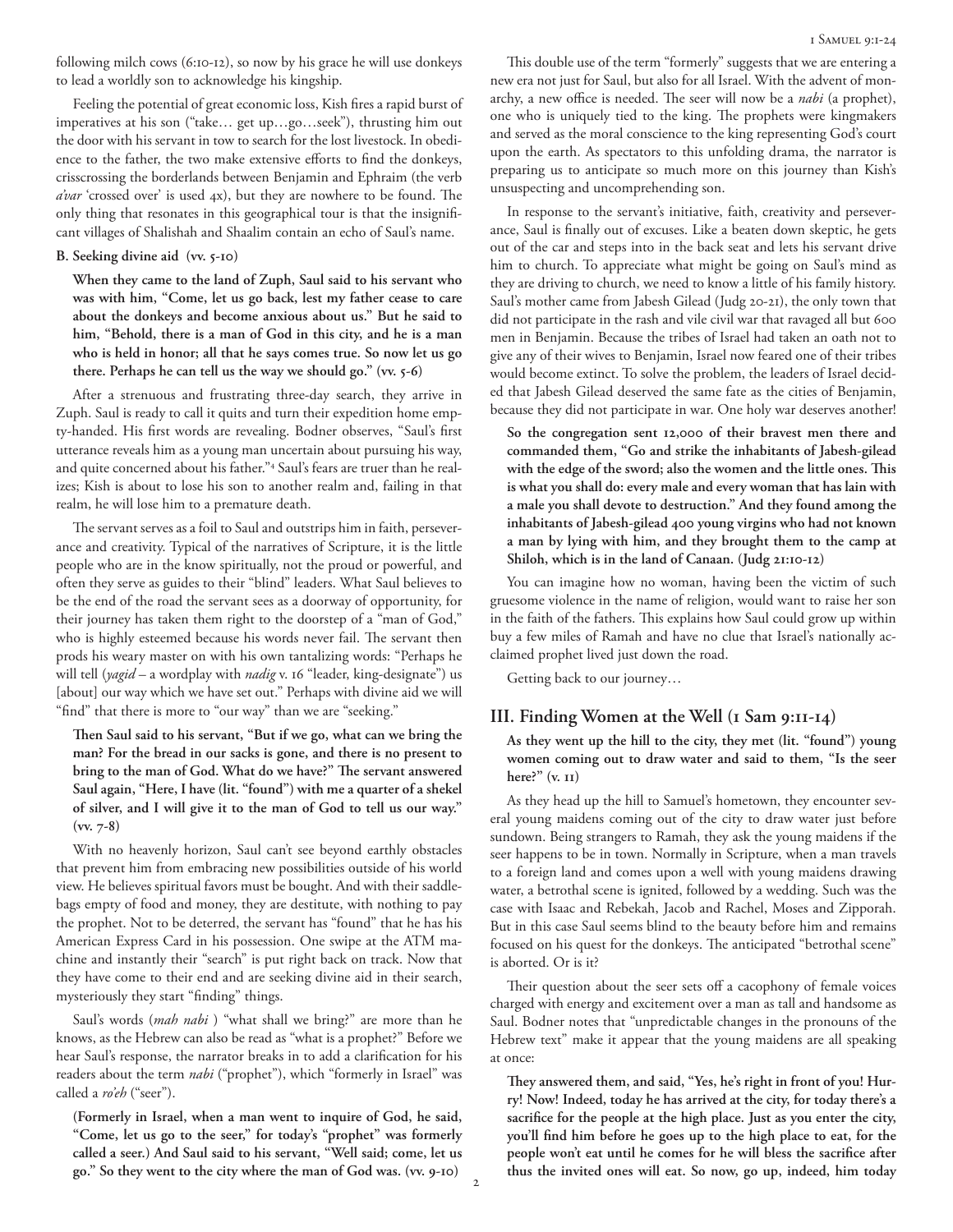Seek and You Will Find? Yes, But What Will You Find?

# **you'll find him!" And so they went up to the city. (vv. 12-14a Keith Bodner translation)5**

With fifteen time and space indicators in just two verses, this animated chorus of feminine voices presses home the fact that they have arrived at precisely the right place at exactly the right time; therefore they must hurry and not delay. Only the dullest of minds could fail to see that Saul is being drawn into something much more significant than "donkeys." "The young girls unwittingly become Samuel's animated welcoming committee"<sup>6</sup> to a banquet that will celebrate Israel's new marriage to kingship.

At this juncture in the text, the point of view changes from Saul's quest to find his lost donkeys to Samuel's quest to find God's chosen king. The two now come together by divine appointment.

# **IV. The One Seeking is Found (1 Sam 9:14b-21)**

### **A. The voice behind the search (vv. 14b-17)**

**As they were entering the city, they saw Samuel coming out toward them on his way up to the high place. Now the day before**  Saul came, the LORD had revealed to Samuel: "Tomorrow about **this time I will send to you a man from the land of Benjamin, and you shall anoint him to be prince over my people Israel. He shall save my people from the hand of the Philistines. For I have seen my people, because their cry has come to me." When Samuel saw Saul,**  the Lord told him, "Here is the man of whom I spoke to you! He **it is who shall restrain my people." (vv. 14b-17)**

For the first time in the story we hear the sovereign voice that is orchestrating all the "seeking." God had revealed to Samuel the previous day that the man he was to anoint as Israel's crown prince (*nagid*) was on his way to Ramah and would arrive the next day right on schedule. Though God is giving his people a king in accordance with their request, he is not relinquishing the reins of his authority over them. Saul may be given a position of authority over the people, but God four times emphatically underscores the fact they are still "my people."

When Samuel observed Saul the following day, the Lord made his selection unequivocally clear: "He it is who shall restrain my people." It's a lot easier playing the "seek and find" game when you're sitting in the coach's booth. The prophet doesn't have to wander about into unknown territories seeking that which is lost. With his divine "headset" on he just waits until the one God is seeking is brought to his doorstep.

### **B. The search is re-defined (vv. 18-21)**

**Then Saul approached Samuel in the gate and said, "Tell me where is the house of the seer?" Samuel answered Saul, "I am the seer. Go up before me to the high place, for today you shall eat with me, and in the morning I will let you go and will tell you all that is on your mind. As for your donkeys that were lost three days ago, do not set your mind on them, for they have been found. And for whom is all that is desirable in Israel? Is it not for you and for all your father's house?" (vv. 18-20)**

Finally, the anticipated moment has arrived: the prophet and Saul meet face to face. Saul is intent on the donkeys, while Samuel is focused on kingship. Saul has no clue as to Samuel's identity; he approaches him as just another passerby to get more information for his agenda. In his naïve ignorance he puts his foot in his mouth, asking Samuel "to tell" him (the same verbal root as *nagid*, "ruler") where the "house of the seer" is. The word for "house" also means "dynasty," and in Samuel's case there is going to be no dynasty precisely because of the institution of monarchy. As Bodner points out, this is "not the ideal opening line in this conversation… given Samuel's hostility to the monarchy in general and sense of personal rejection in particular."7

But the prophet moves past his personal emotions and quickly gets to the matters at hand by redefining the search. Saul doesn't receive directions to Samuel's house; instead he finds himself standing in front of the seer himself and is told that he is going to be his guest at the sacrificial banquet: "This is the reason that you have come. You thought you came in search of your donkeys, but the donkeys have only served God's greater purpose by leading you to me. And having accomplished that purpose, they have been found. As for you, you are about to take center stage that will be a defining moment in Israel's history."

**Saul answered, "Am I not a Benjaminite, from the least of the tribes of Israel? And is not my clan the humblest of all the clans of the tribe of Benjamin? Why then have you spoken to me in this way?" (v. 21)**

Saul at first appears to demur in humility, but his final question reveals a touch of reproach, and that he is anything but interested. His reluctance is later confirmed at his public coronation. When the people first look for Saul, he like his donkeys cannot be found.

# **V. The Goal of the Search: Coronation (1 Sam 9:22-24)**

**Then Samuel took Saul and his young man and brought them into the hall and gave them a place at the head of those who had been invited, who were about thirty persons. And Samuel said to the cook, "Bring the portion I gave you, of which I said to you, 'Put it aside.'" So the cook took up the leg and what was on it and set them before Saul. And Samuel said, "See, what was kept is set before you. Eat, because it was kept for you until the hour appointed, that you might eat with the guests." So Saul ate with Samuel that day. (vv. 22-24)**

Samuel doesn't respond to Saul's question, but rather escorts him and his servant into the worship center for the sacrificial banquet. In front of thirty guests, Saul is seated in Samuel's place at the head of the table and given choicest portions of the sacrificial animal. Normally, the leg, the priestly portion of the sacrifice, was taken home to share with his family. Twice Samuel emphasizes that which has been "kept" or "set aside" is now for Saul to eat and enjoy because the appointed time has come. By giving the choicest portions to Saul, Samuel is adopting him as his son and successor. As a generous host, he is treating Saul as a king even before he has anointed him.

This concludes the first half of Saul's search for his lost donkeys that mysteriously led him front and center on Israel's stage to be anointed by Samuel as Israel's first king.

# **VI. Your Role in Seeking the Lost**

Jesus further developed this theme of "seeking" and "finding" to demonstrate the purpose of his incarnation: "For the Son of Man came to seek and to save what was lost" (Luke 19:10). Just as we are prone to methodically and passionately search for items of value that we lose and then share our consummate joy with others over their recovery, in similar fashion God shares his consummate joy with the angels of heaven when a human life, which has infinite value, repents and is restored to life:

**"Or what woman, having ten silver coins, if she loses one coin, does not light a lamp and sweep the house and seek diligently until she finds it? And when she has found it, she calls together her friends and neighbors, saying, 'Rejoice with me, for I have found the coin that I had lost.' Just so, I tell you, there is joy before the angels of God over one sinner who repents." (Luke 15:8-10)** 

 Now that Christ has paid for our sins on the cross and paved the way for all mankind to have eternal life, there is a divine search going on around the world to bring the good news of salvation to all nations,